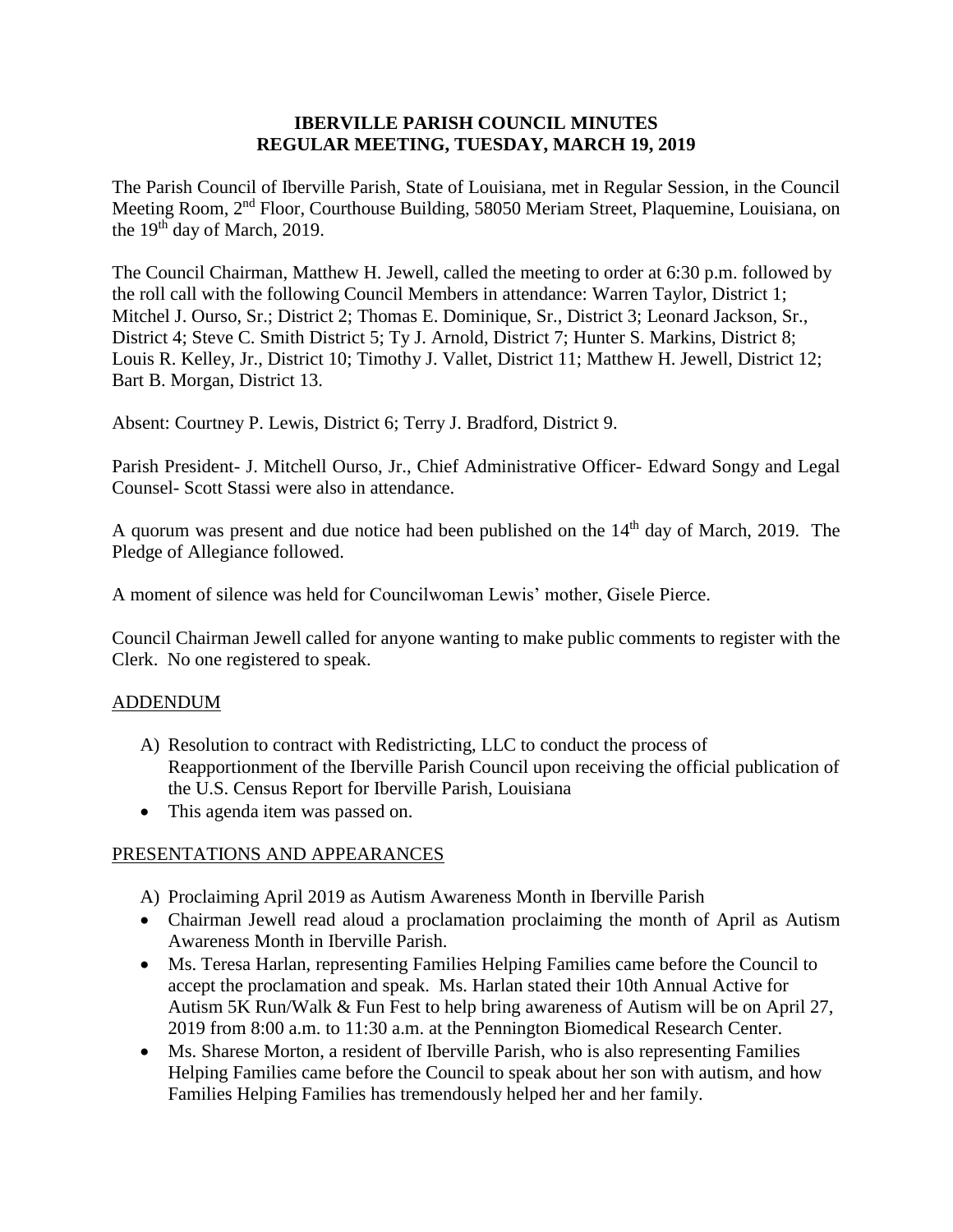- A picture was taken for the newspaper.
- B) Proclamation expressing condolences for Gerald Emile "J" Trent
- President Ourso read aloud a Resolution of Condolence to the family of the late Gerald "J" Trent.
- Mrs. Eunice Trent, wife of the late Gerald Trent, thanked the Parish President, Parish Council, and Mr. Randy Ware for recognizing her late husband.
- A picture was taken for the newspaper.
- C) Requesting action to be taken to provide a location on the East Bank of Iberville Parish to allow for in person early voting for all future elections- Mr. Isaac Jackson, Jr.
- Mr. Isaac "Ike" Jackson, Jr. came before the Council to speak. Mr. Jackson, representing the Iberville Democratic Parish Executive Committee (IDPEC) formally requests that the Parish Council take action to provide a location to allow for in person early voting in East Iberville.
- Chairman Jewell stated the Council will take this under advisement, and are currently waiting on more information from the Secretary of State's Office, then a presentation will be held by the Registrar of Voters, Ms. Melissa Bourgoyne.

# APPROVAL OF MINUTES

Upon a motion by Councilman Taylor, and seconded by Councilman Arnold, it was moved to wave the reading of the minutes of February 26, 2019 and approve as written. The motion having been duly submitted to a vote was duly adopted by the following yea and nay votes on roll call:

YEAS: Taylor, Ourso, Dominique, Jackson, Smith, Arnold, Markins, Kelley, Vallet, Morgan. NAYS: None. ABSTAIN: None. ABSENT: Lewis, Bradford.

The motion was declared adopted by the Chairman.

# PRESIDENT'S REPORT

President Ourso reported on the following:

- President Ourso stated pictures were presented to the Council on the following items of the President's Report.
- The 150 ft. American flag will be raised in the next 20-30 days at the Ochsner Medical Facility. The flag pole's base has been poured.
- The 750,000 gallon water storage tank's base has also been poured for Water District No. 3.
- Pictures of the rifle range show the archery base, rifle base, and pistol base.
- The drainage improvement project on Hebert Street in District 6 has been finalized.
- The next picture is of the walking / bike path along Enterprise Boulevard. The State funded 98% of the bike path. Forte and Tablada performed the final inspection last week.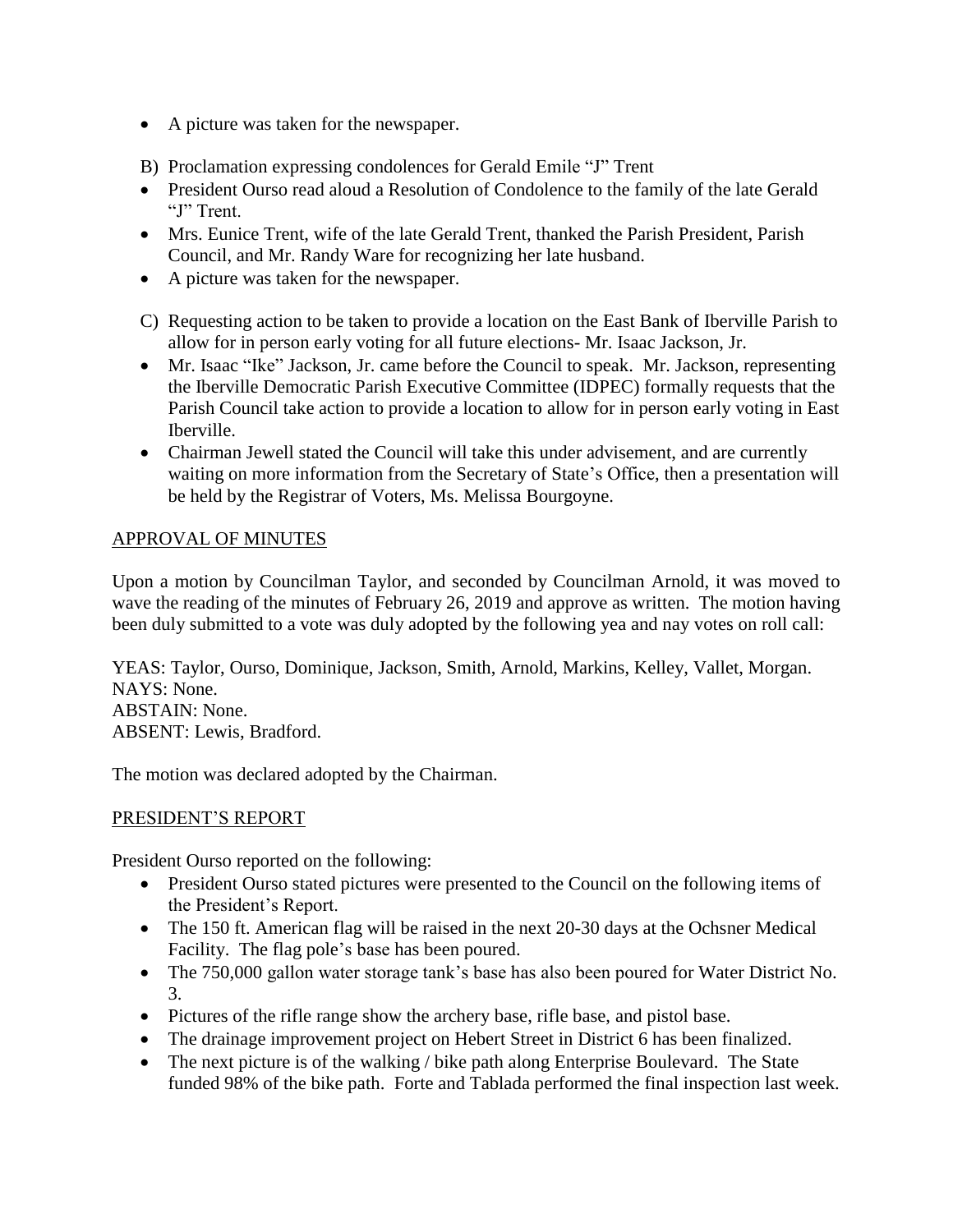- The Plaquemine Boat Landing across from the Parish jail, was shut down on Monday. This project is expected to take four months, and was funded by the State. President Ourso thanked Senator Ward, III and Representative Brown for their efforts on this project.
- The Parish's Pet Awareness Event will be on Saturday, April 13, 2019 at the Mike Zito Multi-Purpose Center.
- The \$2.3 to \$2.5 million road maintenance program will make improvements to 35-40 roads. The Parish's Facebook page listed the roads that will receive improvements.

Chairman Jewell said he was looking at the utility poles along Enterprise Boulevard, and he asked if some of the poles were for Entergy, and some for the City. President Ourso stated the Parish granted Entergy the right of way to allow them to install the poles.

Councilman Markins asked about the status of the old shopping center behind Goodyear Tire. President Ourso stated it was sold to a businessman from Baton Rouge. President Ourso stated Saurage Realtors bought the property that was condemned, and will begin taking the building down on Monday, with the exception of the Goodyear Tire building and Tom's Seafood.

President Ourso is also talking to the owner of the former Mike's bar about cleaning up that building as well.

President Ourso stated he has been a lifelong Democrat for 47 years, and he is taken aback by the letterhead on the letter submitted by Mr. Isaac Jackson, Jr. on behalf of the Iberville Democratic Parish Executive Committee in which two members were not listed. Mr. Edward Songy, Jr. and Mr. Jessel Ourso, III were both elected to this Committee and sworn in by the Honorable Judge Alvin Batiste, and both were exempted from the letterhead as Committee members. The letter submitted by Mr. Isaac Jackson, Jr. on behalf of the Iberville Democratic Parish Executive Committee requests that the Parish Council take action to provide a location to allow for in person early voting in East Iberville. This letter was addressed to the Parish Council, and President Ourso takes exception to this letter that exempted two Committee members from the letterhead.

Legal Counsel, Scott Stassi came forward and read aloud Revised Statute 18:1309.2 regarding early voting. He also read aloud how to petition for a mail in ballot. Mr. Stassi stated the Council is not the body to move this forward, it would be between the Secretary of State's Office and the Registrar of Voters Office.

# FINANCIAL REPORT

Finance Director, Randall Dunn stated the Financial statements were mailed out. The Finance Department is currently working on the annual audit. There were no questions from the Council.

# OLD BUSINESS

None.